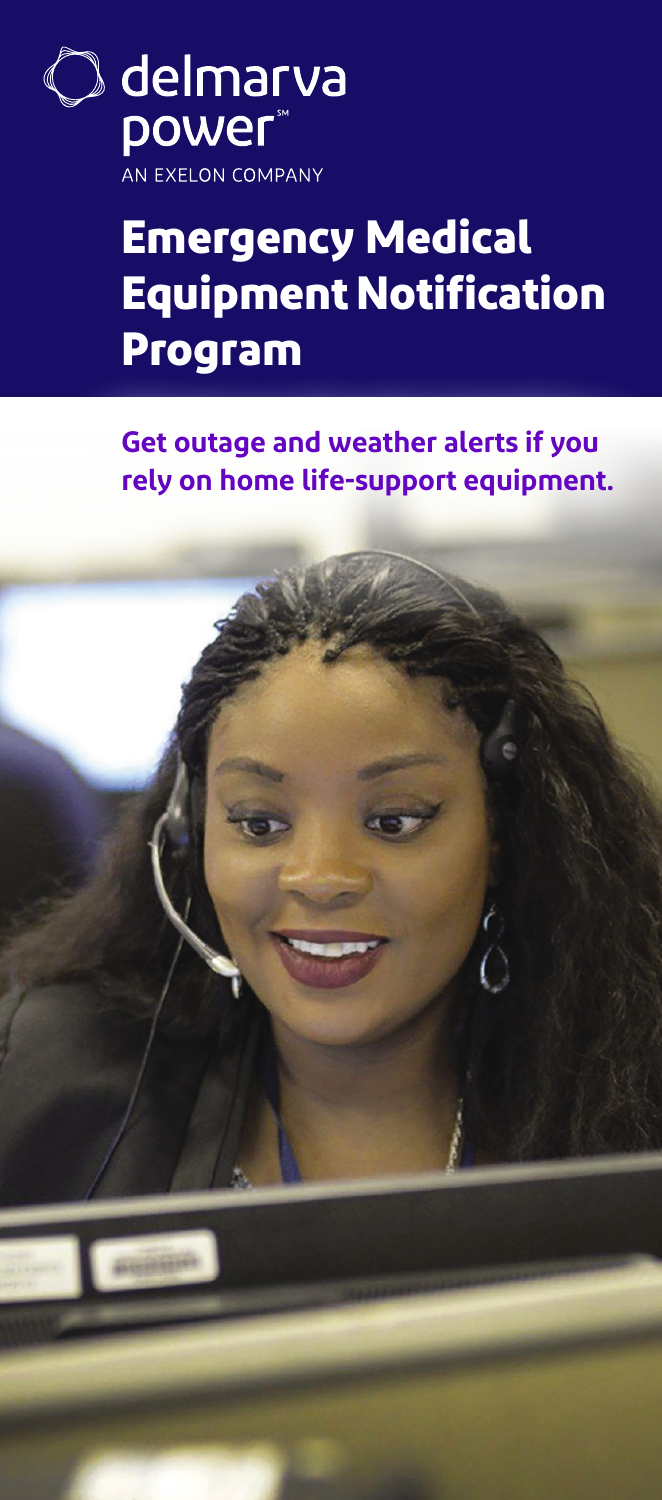# **About The Emergency Medical Equipment Notification Program**

For customers who rely on electricity to power life-support equipment in their homes, our Emergency Medical Equipment Notification Program provides advance notice of scheduled outages and severe weather alerts.

**Qualified participants can receive:**

- **•** An information package to help you prepare for emergencies
- **•** Notification of scheduled outages in your area
- **•** Notification of severe storms such as hurricane warnings that could lead to extended outages on our electric system

Please note that since customers who rely on electricity to power

life-support equipment are located throughout our service area, it is not possible to give priority to these customers following storm outages. In addition, the program does not exempt customers from disconnection of electric service for non-payment.

The best way to stay safe is by planning for emergencies in advance, so please review this brochure for information and tips to help you prepare.

## **How To Enroll**

To qualify for the program, participants must have certification from a licensed physician that a medical need exists. If you have life support equipment in your home, you and your physician must complete the required information on the appropriate certification form and submit it to our Customer Credit Department. **Visit [delmarva.com/EMENP](http://www.delmarva.com/EMENP) to download a certification form.**

**Severe storm notification:** We cannot guarantee advance notice of outages in the event of a storm emergency or any other unplanned outage. When possible, we will provide notification of the potential for widespread outages due to forecasted severe weather or other potential system problems.

When a severe weather alert such as a hurricane warning is posted, we will phone customers who are enrolled in our Emergency Medical Equipment Notification Program. The message will remind you that there is a potential for widespread outages and you should prepare to implement your storm contingency plan if extended outages occur.

#### **Helping You Prepare**

Occasional power outages are unavoidable and we encourage you to plan ahead for storms or any type of emergency situation.

If you have life-support equipment in your home, it's important that you or your caregiver prepare ahead of time for potentially long-lasting interruptions in electric service. In this brochure, you'll find information and tips that can help you plan ahead. An efficient way to stay connected to information is through our mobile app, which you can use to view outage maps of your area, report an outage and get estimates for when power will be restored. (See back cover to learn more.)

Whatever the cause of a power outage, we understand the inconvenience and hardship that loss of power presents. We greatly appreciate your patience as we work to restore service as quickly and safely as possible.

**To enroll, call 800-375-7117 or visit [delmarva.com/EMENP](http://www.delmarva.com/EMENP) to obtain the necessary certification form for you and your physician to complete and return to us.**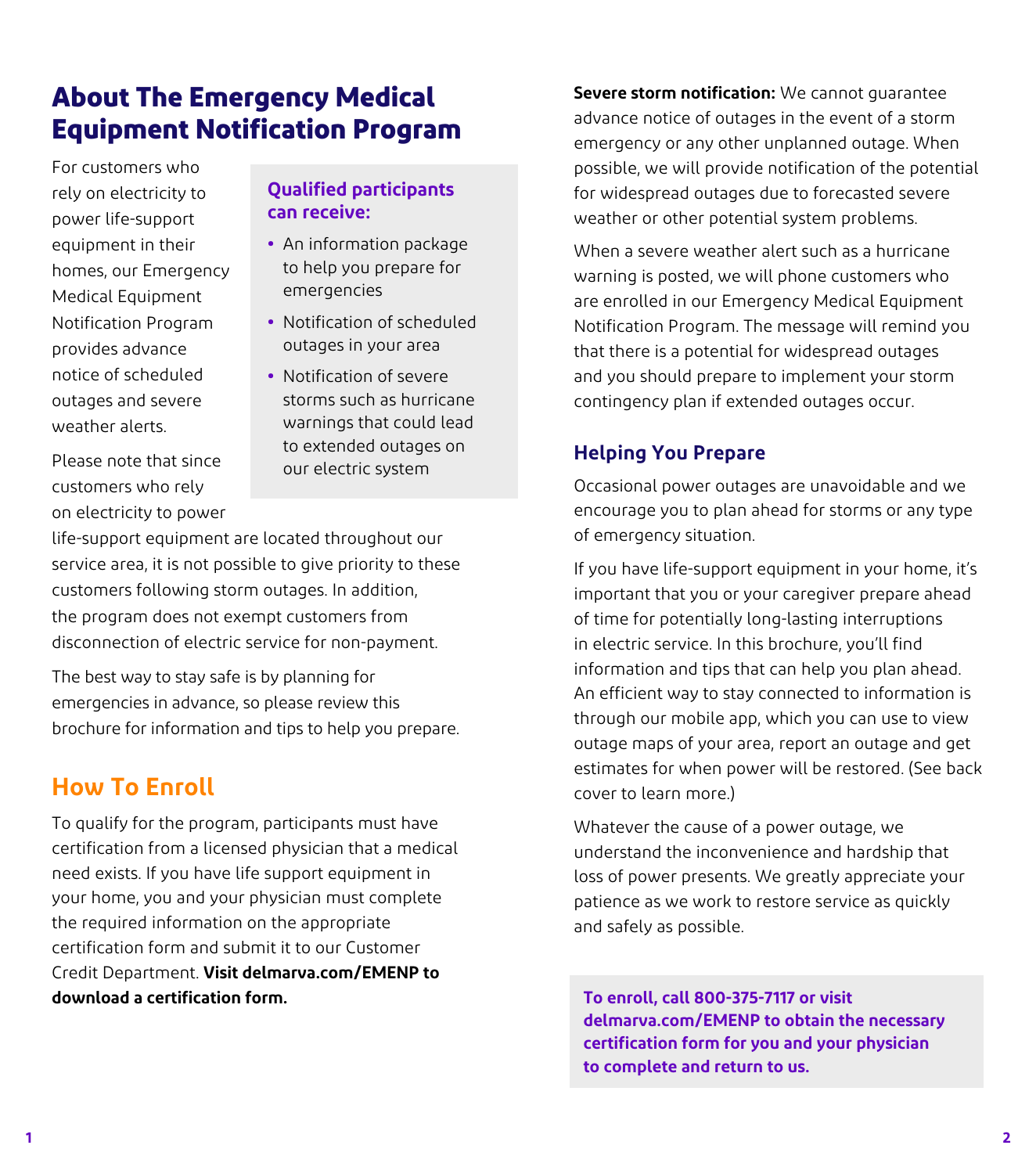## **Planning Ahead For Emergencies**

Everyone can benefit from advance planning:

- Identify the closest locations with emergency power capabilities
- **•** Make plans ahead of time to go there or to a health care facility during a prolonged outage
- **•** Ask a relative or friend who has power if you can stay with them
- Research whether or not backup generation is appropriate for your situation

Contact your physician to discuss other alternatives. Customers who experience medical distress due to a power outage should seek medical assistance.

#### **What You Can Do Now**

 $\Omega$  Assemble an emergency storm kit containing:

- **•** Flashlights and fresh batteries
- Supply of bottled water (one gallon per person per day)
- Non-perishable foods that require no heating
- Blankets, bedding or sleeping bags
- First-aid kit and prescription medications
- Special medical or infant supplies
- List of emergency phone numbers
- For a checklist of other items to include in your emergency kit, visit **[delmarva.com/StormPrep](http://www.delmarva.com/StormPrep)**
- $\bigcirc$  Develop and practice an emergency plan with everyone in your household
- $\bigcirc$  Download our free Delmarva Power mobile app for smartphones and tablets (see back cover)
- $\bigcap$  Fill your bathtub with water if your water supply depends on electricity
- $\bigcirc$  Sign-up for text alerts. Text "OUT" to 67972 to report an outage. You must first text "ADD OUTAGE" to 67972 to sign-up for the service
- $\bigcap$  Make sure cell phones are charged and portable chargers are powered up
- $\bigcirc$  Protect electronic devices by plugging them into surge suppressors
- $\Omega$  In the event we need to reach you, head to [delmarva.com/MyAccount](http://www.delmarva.com/MyAccount) to confirm we have your current phone number under "My Alerts and Notifications." While there, be sure to sign-up for Outage Alerts

#### **When a Storm Strikes**

Staying safe during a storm should be your top priority. Here are some ways to stay safe when a storm hits:

- **•** Locate your emergency storm kit
- **•** Tune in to local news broadcasts
- **•** Never go near downed wires and always stay clear of working crews
- **•** Avoid wet and flooded areas as electricity and water are a dangerous combination

**To report outages and downed wires, call 800-898-8042 in New Castle County (DE) and Cecil and Harford counties (MD), or 800-898-8045 in Kent and Sussex counties (DE) and the Eastern Shore of Maryland. Or go to [delmarva.com/Outages](http://www.delmarva.com/Outages).**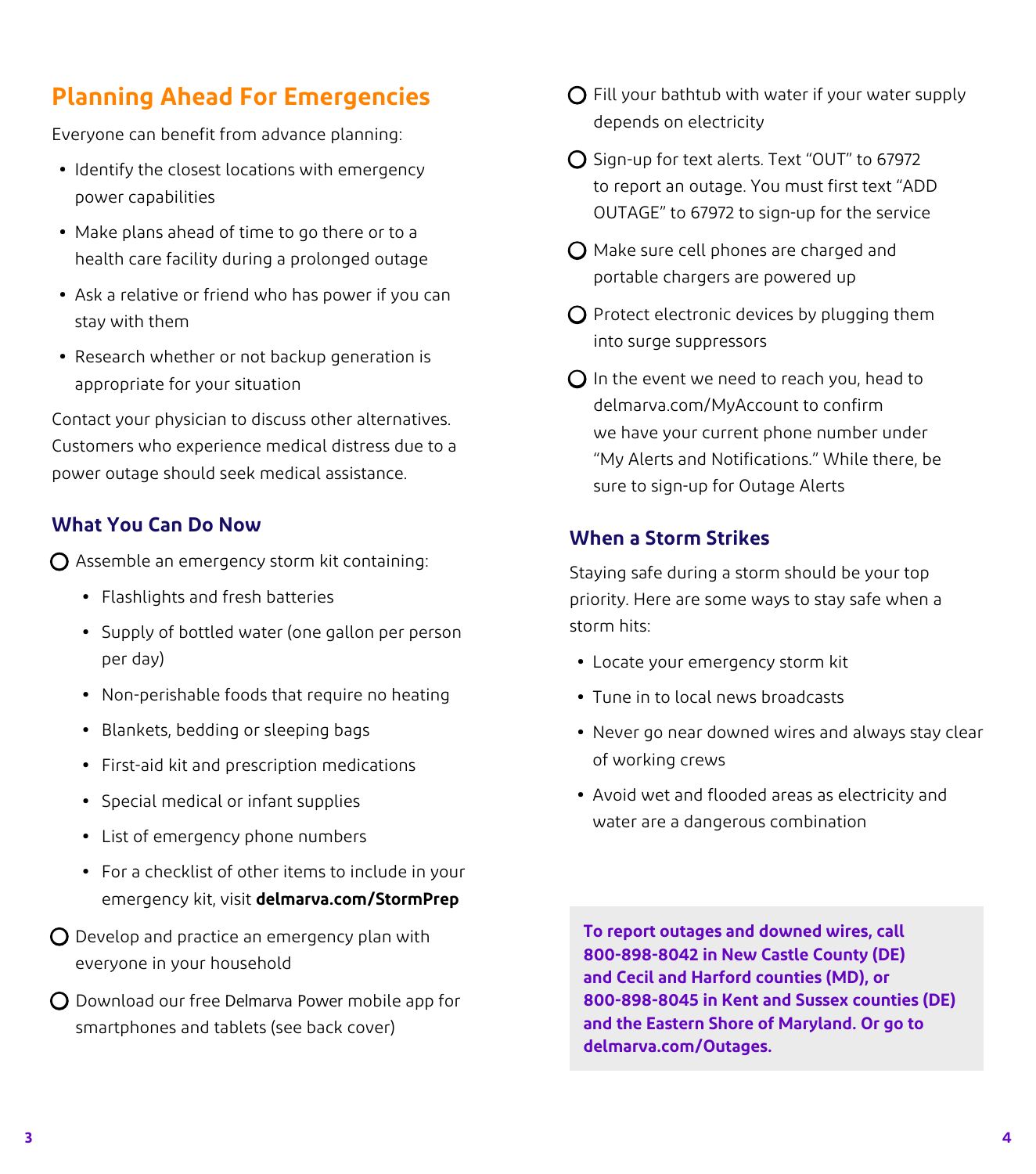### **Frequently Asked Questions**

#### **Is restoration priority given to customers on life support?**

Our customers who rely on life-support equipment are located in neighborhoods throughout our service area. During a major power outage, it's not possible to correct problems at individual locations before main substations and power lines are restored.

Our restoration process uses a system of priorities that have been developed taking into account public safety, community needs and the nature of the electric distribution system. Generally, the sequence is as follows:



- **1** Downed live wires or potentially life-threatening situations and public health and safety facilities without power
- **2** Transmission lines serving thousands of customers
- **3** Substation equipment that affects widespread areas
- **4** Main distribution lines serving large numbers of customers
- **5** Secondary lines serving neighborhoods
- **6** Service lines to individual homes and businesses

If you have life-support equipment in your home, you should make emergency arrangements ahead of time to prepare for extended outages when a major storm threatens.

#### **When the power is out, what is the best way to protect my food and refrigerated medicine?**

The best way to protect food and medicine is with regular ice in an insulated cooler. Ice is inexpensive, easy to use and readily available from a number of retail sources.

#### **What can you tell me about portable generators?**

The most important consideration is safety. Improper use of portable generators can result in inhalation of deadly carbon monoxide fumes if they are not vented outdoors safely, or in electrical shock due to faulty connections between the generator and home wiring system.

Portable generators should never be operated indoors, in an attached garage or near open windows and doors. Individual appliances should be plugged into the generator using appropriately sized, outdoor-rated cords.

If you plan to connect a generator to your home wiring, first have an electrician install a transfer switch in accordance with National Electric Code requirements to prevent electricity from feeding back into electric lines. Failure to properly connect your generator to your house wiring could cause back feed on our power lines and endanger our lineworkers and others. Never plug a portable generator into an electrical outlet in your home.

**Improper use of portable generators can be deadly due to carbon monoxide from the generator exhaust and the potential for electrical shock from improper connections to home wiring.**